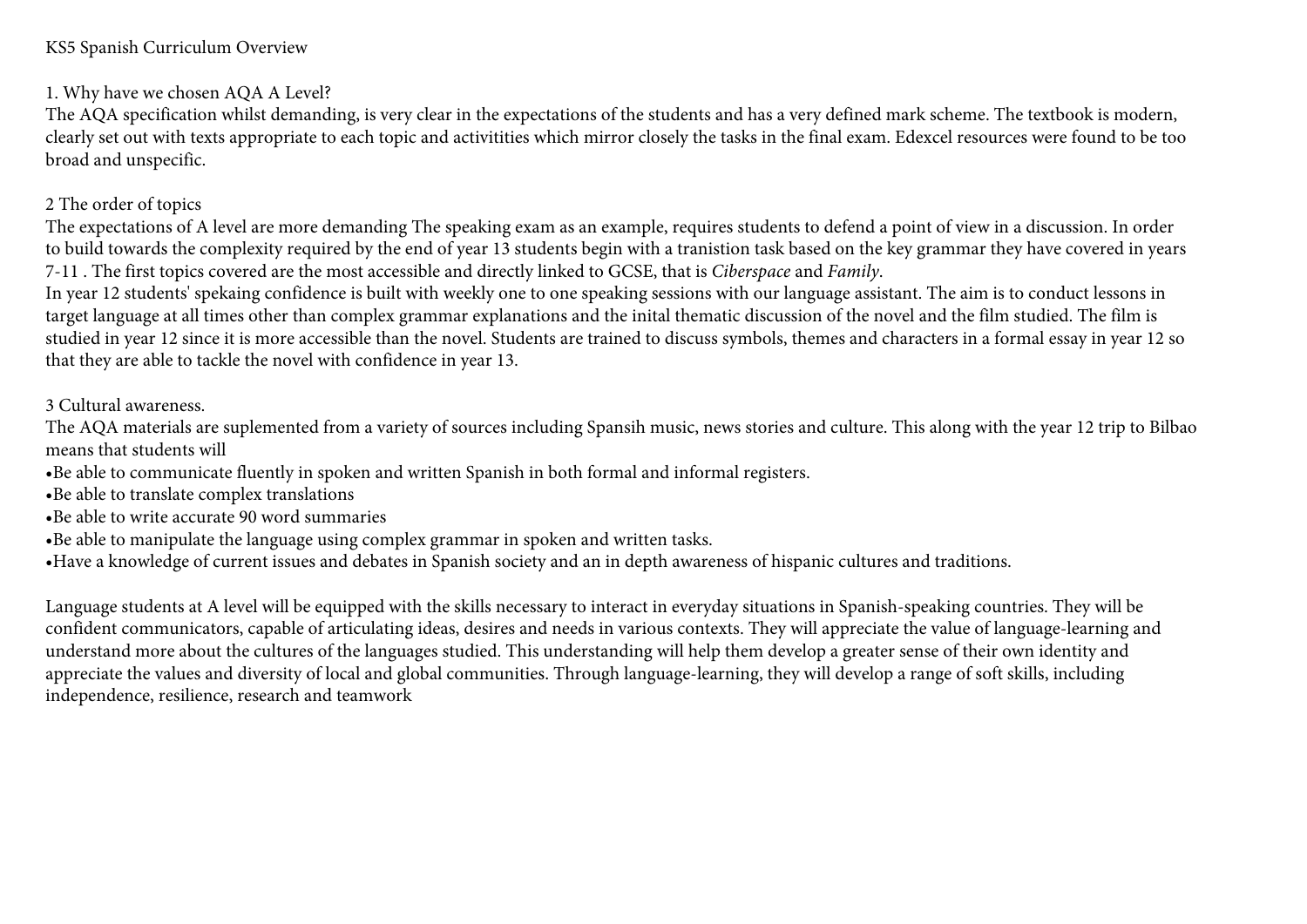#### Year 12 Spanish Curriculum Map

| <b>Y12</b>     |                                                                                                         | AUT1                                                                                                                                                                                                                                                                                                                                              | AUT <sub>2</sub>                                                                                                                                                                                                                                          | SPR <sub>1</sub>                                                                                                                                                                                                                                                                     |
|----------------|---------------------------------------------------------------------------------------------------------|---------------------------------------------------------------------------------------------------------------------------------------------------------------------------------------------------------------------------------------------------------------------------------------------------------------------------------------------------|-----------------------------------------------------------------------------------------------------------------------------------------------------------------------------------------------------------------------------------------------------------|--------------------------------------------------------------------------------------------------------------------------------------------------------------------------------------------------------------------------------------------------------------------------------------|
| T <sub>1</sub> | Intro                                                                                                   | Los valores tradicionales y modernos                                                                                                                                                                                                                                                                                                              | La igualdad de los sexos                                                                                                                                                                                                                                  | La identidad regional de España                                                                                                                                                                                                                                                      |
| Knowledge      | Introduction<br>to the<br>course.<br>Warm up<br>activities<br>and<br>transition<br>grammar.<br>(week 1) | Describe the various types of 21st century Spanish family and<br>how these differ from the family model of the past<br>Understand trends in marriage and how modern and traditional<br>values differ<br>Understand the situation regarding divorce<br>Understand the religious history of Spain<br>Discuss changes in the influence of the church | Discuss women in the world of work<br>Study the role of women at home<br>Discuss male chauvinism<br>Look at the role of feminism<br>Understand and talk about changes to LGBT rights<br>Discuss gay marriage in Spain and the Hispanic world              | Describe and discuss Spanish customs and traditions<br>Discuss the similarities and differences in the gastronomy of<br>Spain<br>Consider the languages that are spoken in Spain and the issues<br>surrounding them                                                                  |
| Grammar        |                                                                                                         | Use the imperfect and imperfect continuous tenses<br>Use the preterite tense<br>Use the imperfect and preterite tenses together                                                                                                                                                                                                                   | Use indefinite adjectives and pronouns<br>Use the perfect tense<br>Use the pluperfect tense<br>Use the future perfect<br>Use the conditional perfect                                                                                                      | Jse the present subjunctive of regular verbs<br>Jse the perfect tense in the subjunctive<br>Jse numerals                                                                                                                                                                             |
| T <sub>2</sub> |                                                                                                         | <b>El ciberespacio</b>                                                                                                                                                                                                                                                                                                                            | El ciberespacio La influencia de los ídolos                                                                                                                                                                                                               | a influencia de los ídolos +Grammar and Translation                                                                                                                                                                                                                                  |
| Knowledge      |                                                                                                         | Discuss the positive and/or negative influence of the Internet<br>Discuss the positive and/or negative effect of smartphones<br>Consider the type of influence social networks have on society                                                                                                                                                    | Discuss the positive and/or negative influence singers and<br>musicians have on people<br>Discuss the positive and/or negative effect TV and cinema stars<br>have in our society<br>Consider the type of influence fashion models have on young<br>people | Understand civilizations that contributed to the cultural heritage<br>of Spain<br>Discuss the pre-Columbian heritage of Latin America<br>Discuss Spanish and Latin American artists and the role of<br>architecture in Spain<br>Understand the diversity of Hispanic music and dance |
| Grammar        |                                                                                                         | Use the present and present continuous<br>Use comparatives and superlatives<br>Ser and estar<br>Use the future and conditional                                                                                                                                                                                                                    | Use indirect object pronouns<br>Practise the passive voice<br>Use direct object pronouns                                                                                                                                                                  | Use the subjunctive efficiently after verbs of emotion, surprise,<br>doubt, etc.<br>Understand and use efficiently demonstrative and possessive<br>adiectives<br>Use imperatives                                                                                                     |
| Mrs Cantwell   | <b>GCSE</b> style<br>Speaking<br>questions                                                              | os valores tradicionales y modernos<br><b>El ciberespacio</b>                                                                                                                                                                                                                                                                                     | La igualdad de los sexos<br>La influencia de los ídolos                                                                                                                                                                                                   | a identidad regional de España<br>El patrimonio cultural                                                                                                                                                                                                                             |

**Assessment** 

**Internal exam in May** 

**Exam every term on all 3 skills**

**Speaking Mock Exam in February**

**End of each unit – Book end of unit test from end of chapter under controlled conditions.**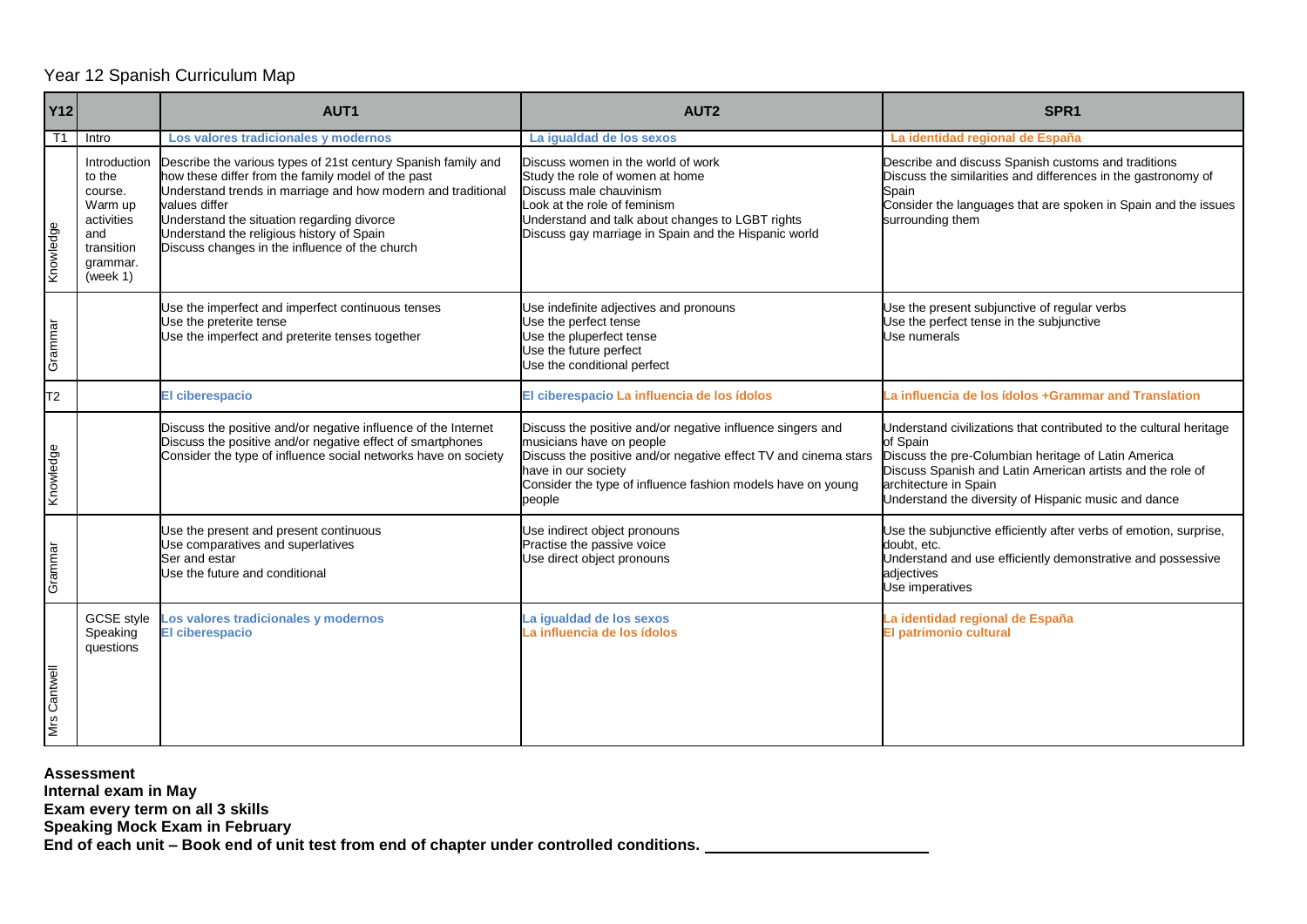# Year 12 Spanish Curriculum Map

| <b>Y12</b>     | SPR <sub>2</sub>                                                                                                                                                                                                                                                                     | SMR <sub>1</sub>                                                                                                                                                            | SMR <sub>2</sub>                                                                                                                                                                                                                                        |
|----------------|--------------------------------------------------------------------------------------------------------------------------------------------------------------------------------------------------------------------------------------------------------------------------------------|-----------------------------------------------------------------------------------------------------------------------------------------------------------------------------|---------------------------------------------------------------------------------------------------------------------------------------------------------------------------------------------------------------------------------------------------------|
| T <sub>1</sub> | El patrimonio cultural                                                                                                                                                                                                                                                               | La inmigración                                                                                                                                                              | La inmigración + Revision of all year 12 Themes                                                                                                                                                                                                         |
| Knowledge      | Understand civilisations that contributed to the cultural heritage<br>of Spain<br>Discuss the pre-Columbian heritage of Latin America<br>Discuss Spanish and Latin American artists and the role of<br>architecture in Spain<br>Understand the diversity of Hispanic music and dance | Discuss the positive and negative aspects of immigration<br>Learn more about immigration in the Spanish-speaking world<br>Discuss what problems illegal migrants might face | Discuss the positive and negative aspects of immigration<br>earn more about immigration in the Spanish-speaking world<br>Discuss what problems illegal migrants might face<br>Brief introduction to Cronica de una Muerte Anunciada                     |
| Grammar        | Use the subjunctive efficiently after verbs of emotion, surprise,<br>doubt, etc.<br>Understand and use efficiently demonstrative and possessive<br>adjectives<br>Use imperatives                                                                                                     | Form and use the<br>present tense<br>Revise the imperfect<br>and preterite tenses                                                                                           | Form and use the<br>present tense<br>Revise the imperfect<br>and preterite tenses<br>Revision                                                                                                                                                           |
| T2             | Laberinto del Fauno                                                                                                                                                                                                                                                                  | Laberinto del Fauno                                                                                                                                                         | El racismo Introduction                                                                                                                                                                                                                                 |
| Knowledge      | Themes and characters of film.<br>iterary influences.<br>Historical background<br>Use of symbolism<br>Influence of fairy tales<br>How to write a critical essay.                                                                                                                     | Themes and characters of film.<br>Literary influences.<br>Historical background<br>Use of symbolism<br>Influence of fairy tales<br>How to write a critical essay.           | Describe and discuss racist and xenophobic attitudes in the<br>Spanish-speaking world<br>Understand and discuss measures to<br>combat racism and their effectiveness<br>Look at existing legislation against racism<br>Discuss possible new legislation |
| Grammar        | Subjunctive<br>Conditional<br>Complex opinions and cinematic/literary language                                                                                                                                                                                                       | Subjunctive<br>Conditional<br>Complex opinions and cinematic/literary language                                                                                              | Use compound tenses<br>Improve use of nouns<br>and adjectives<br>Use conditional tenses<br>Use future tenses                                                                                                                                            |
| Mrs Cantwell   | Revision + Patrimonio Cultural                                                                                                                                                                                                                                                       | <b>Inmigracion Laberinto</b>                                                                                                                                                | <b>Racismo Inmigracion</b>                                                                                                                                                                                                                              |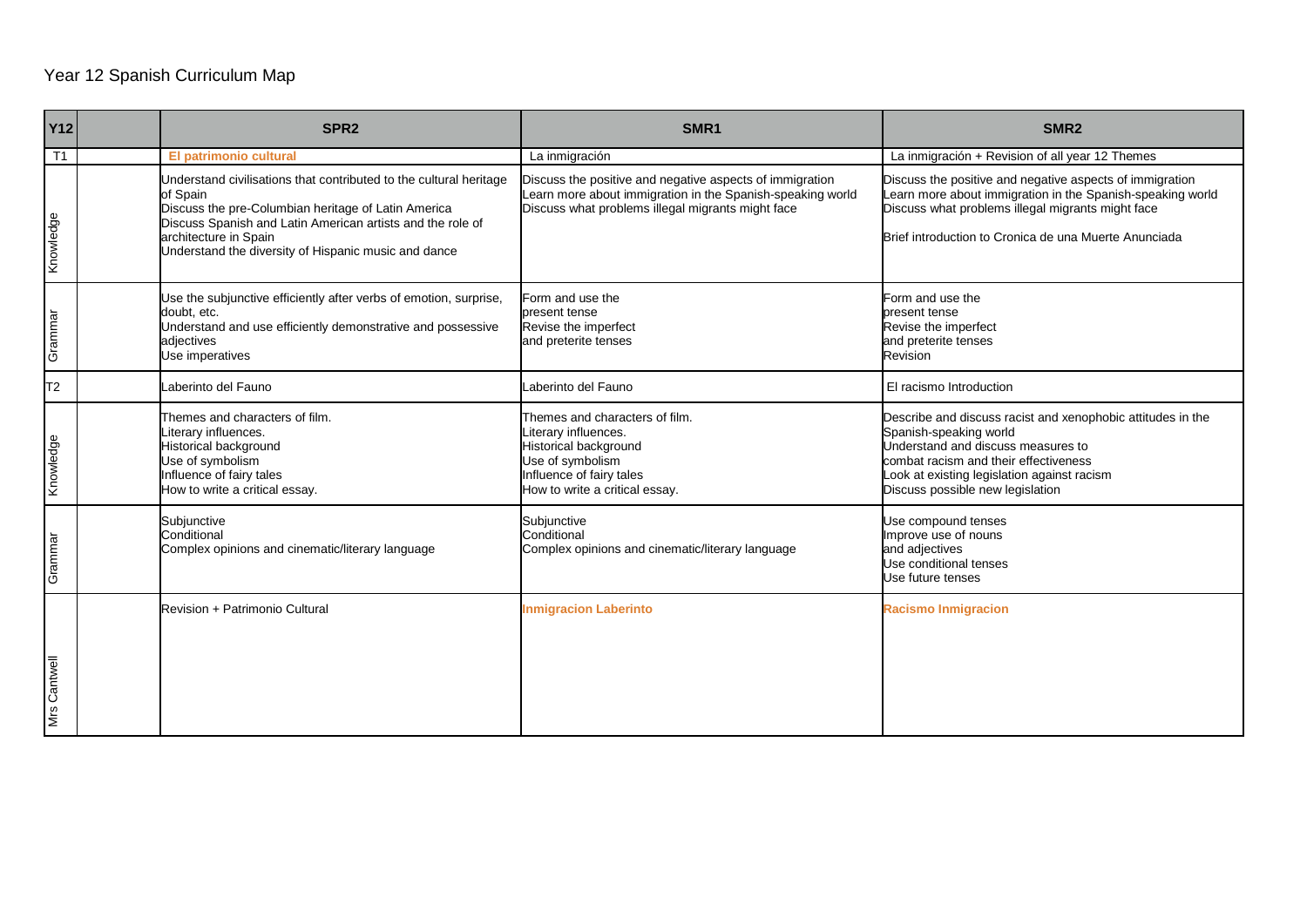## Year 13 Spanish Curriculum Map

**.** 

| <b>Y13</b>   | AUT <sub>1</sub>                                                                                                                                                                                                                                                                                                          | AUT <sub>2</sub>                                                                                                                                                                                                                                                                                           | SPR <sub>1</sub>                                                                                                                                                                                                                                                                                                           |
|--------------|---------------------------------------------------------------------------------------------------------------------------------------------------------------------------------------------------------------------------------------------------------------------------------------------------------------------------|------------------------------------------------------------------------------------------------------------------------------------------------------------------------------------------------------------------------------------------------------------------------------------------------------------|----------------------------------------------------------------------------------------------------------------------------------------------------------------------------------------------------------------------------------------------------------------------------------------------------------------------------|
| T1           | Jóvenes de hoy, ciudadanos del mañana                                                                                                                                                                                                                                                                                     | Crónica de una Muerte Anunciada                                                                                                                                                                                                                                                                            | Monarquías y dictaduras                                                                                                                                                                                                                                                                                                    |
| Knowledge    | Discuss the importance of politics in young people's lives<br>Understand why their attitude to politics is changing<br>Discuss the unemployment situation amongst young people nowadays and how it is<br>affecting them<br>Describe and discuss the type of society young people in the Hispanic world want to<br>live in | Themes and characters of book.<br>iterary influences.<br>Historical background<br>Use of symbolism<br>How to write a critical essay                                                                                                                                                                        | Understand the impact of the civil war<br>Discuss life under Franco's dictatorship<br>Describe and discuss the changes from<br>monarchy and republic to dictatorship<br>Describe the transition from dictatorship<br>to monarchy<br>Discuss dictatorships in Latin America,<br>particularly in Panama, Chile and Argentina |
| Grammar      | Use the present<br>subjunctive<br>Use imperatives<br>Use the perfect subjunctive                                                                                                                                                                                                                                          | Subjunctive<br>Conditional<br>Complex opinions and literary language                                                                                                                                                                                                                                       | Revise the preterite tense<br>Form and use the imperfect subjunctive<br>Use a sequence of<br>tenses                                                                                                                                                                                                                        |
| T2           | El racismo                                                                                                                                                                                                                                                                                                                | La Convivencia + Revision of<br><b>Laberinto del Fauno</b>                                                                                                                                                                                                                                                 | <b>Movimientos populares</b>                                                                                                                                                                                                                                                                                               |
| Knowledge    | Describe and discuss racist and xenophobic attitudes in the Spanish-speaking world<br>Understand and discuss measures to<br>combat racism and their effectiveness<br>Look at existing legislation against racism<br>Discuss possible new legislation                                                                      | Understand and describe the different ways cultures<br>integrate in Hispanic society<br>Understand and describe the issues<br>surrounding the integration of different<br>cultures within the sphere of education<br>Understand and describe the coexistence of various<br>religions in the Hispanic world | Consider and discuss how effective protests and strikes are<br>Describe and discuss the power of trade unions<br>Consider and discuss the 15-M<br>Movement in Spain and the Mothers of the Plaza de Mayo in<br>Argentina                                                                                                   |
| Grammar      | Use compound tenses<br>Improve use of nouns<br>and adjectives<br>Use conditional tenses<br>Use future tenses                                                                                                                                                                                                              | Form and use<br>prepositions<br>Use pronouns<br>Use adverbs                                                                                                                                                                                                                                                | Use if clauses +pluperfect subjunctive<br>Use if clauses +imperfect subjunctive<br>Use the passive voice                                                                                                                                                                                                                   |
| Mrs Cantwell | Jóvenes de hoy, ciudadanos del mañana<br>El racismo                                                                                                                                                                                                                                                                       | La convivencia                                                                                                                                                                                                                                                                                             | <b>Monarquías y dictaduras</b><br><b>Movimientos populares</b>                                                                                                                                                                                                                                                             |